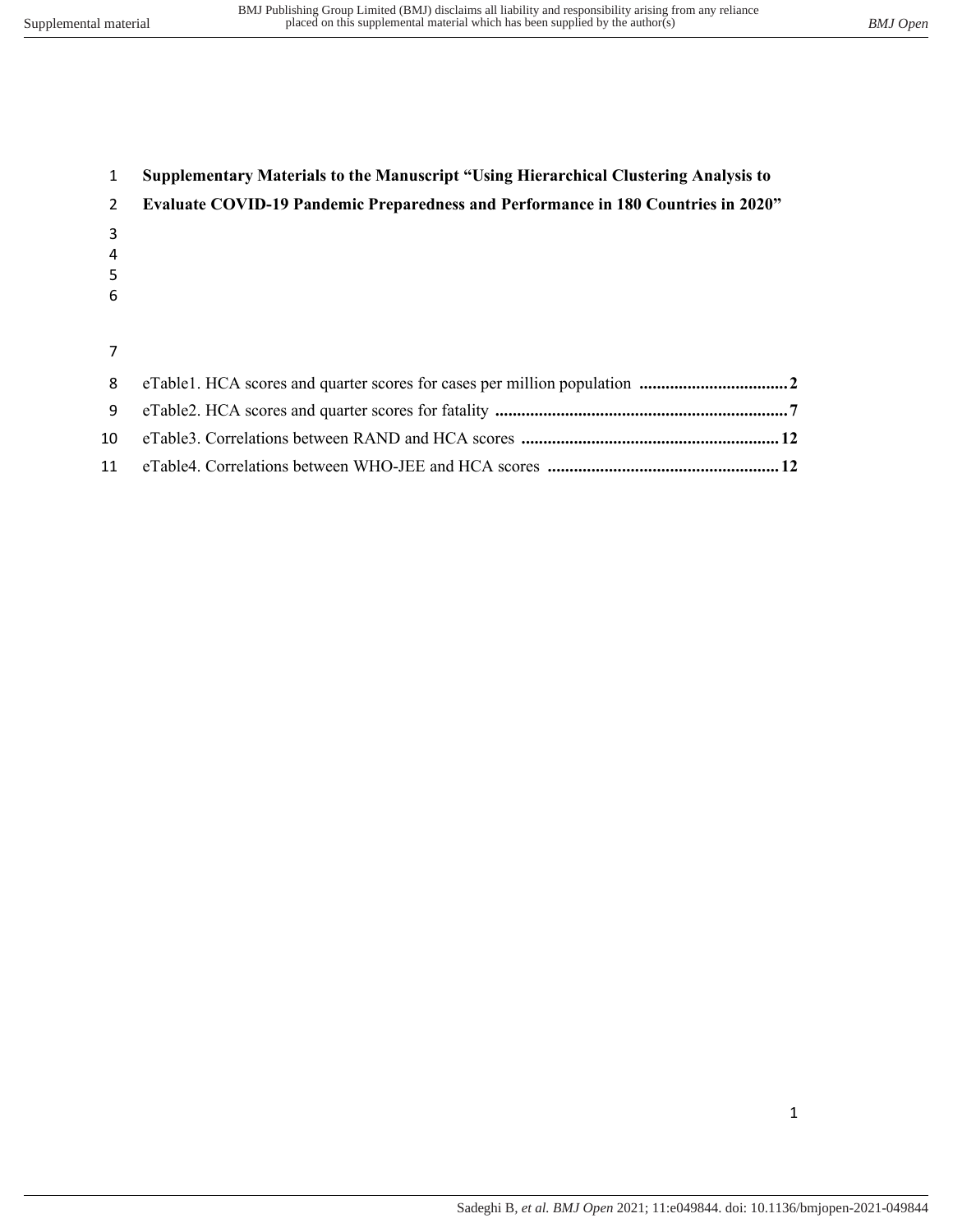| eTable1. HCA scores and quarter scores for cases per million population. |  |  |
|--------------------------------------------------------------------------|--|--|
|--------------------------------------------------------------------------|--|--|

| <b>Countries</b>       | <b>Country Size</b> | H.C.A. | <b>Quarter 1</b> | <b>Quarter 2</b> | Quarter 3      | <b>Quarter 4</b> |
|------------------------|---------------------|--------|------------------|------------------|----------------|------------------|
| Aruba                  | Small               | 0.429  | 0.75             |                  | $\Omega$       | 0.75             |
| Albania                | Small               | 0.633  | 1                | 1                |                | 0.75             |
| Andorra                | Small               | 0.082  | 0.25             | 0.5              | 0.75           | $\Omega$         |
| Bahrain                | Small               | 0.000  | 0.75             | 0.5              | 0.25           | 0.75             |
| <b>Bahamas</b>         | Small               | 0.612  | 1                | 1                | 0.75           | 0.75             |
| Bosnia and Herzegovina | Small               | 0.469  | 1                | 1                | 0.75           | 0.5              |
| <b>Belize</b>          | Small               | 0.653  | 1                | 1                | 1              | 0.75             |
| Bermuda                | Small               | 0.776  | 0.75             | 0.75             | 1              | 1                |
| <b>Barbados</b>        | Small               | 0.918  | 1                | 1                | $\overline{1}$ | 1                |
| <b>Brunei</b>          | Small               | 0.878  | 0.75             | 1                | $\mathbf{1}$   | 1                |
| <b>Bhutan</b>          | Small               | 0.918  | 1                | 1                | 1              | 1                |
| Comoros                | Small               | 0.918  | 1                | 1                | $\mathbf{1}$   | 1                |
| Cape Verde             | Small               | 0.531  | 1                | 1                | 0.75           | 0.75             |
| Costa Rica             | Small               | 0.469  | 1                | 1                | 0.5            | 0.75             |
| Cyprus                 | Small               | 0.714  | 1                | 1                | 1              | 0.75             |
| Djibouti               | Small               | 0.755  | 1                | 0.75             | 1              | 1                |
| Dominica               | Small               | 0.898  | 1                | 1                | 1              | 1                |
| Denmark                | Small               | 0.592  | 0.75             | 0.75             | 1              | 0.75             |
| Eritrea                | Small               | 0.918  | 1                | 1                | 1              |                  |
| Estonia                | Small               | 0.694  | 0.75             | 1                | 1              | 0.75             |
| Fiji                   | Small               | 0.918  | 1                | 1                | 1              | 1                |
| Faeroe Islands         | Small               | 0.653  | 0.5              | 1                | 0.75           | 1                |
| Georgia                | Small               | 0.551  | 1                | 1                | 1              | 0.25             |
| Gambia                 | Small               | 0.898  | $\mathbf{1}$     | 1                | $\mathbf{1}$   | 1                |
| Greenland              | Small               | 0.898  | 1                | 1                | 1              |                  |
| Guam                   | Small               | 0.469  | 0.75             | $\mathbf{1}$     | 0.75           | 0.5              |
| Guyana                 | Small               | 0.796  | 1                | 1                | 1              | 1                |
| Hong Kong              | Small               | 0.837  | 1                | 1                | 1              | 1                |
| Croatia                | Small               | 0.510  | $\mathbf{1}$     | 1                | 1              | 0.5              |
| Ireland                | Small               | 0.653  | 0.75             | 0.5              | 1              | 0.75             |
| Iceland                | Small               | 0.633  | 0.5              | 0.75             | 1              | 0.75             |
| Jamaica                | Small               | 0.898  | 1                | 1                | 1              |                  |
| Kuwait                 | Small               | 0.265  | 1                | 0.5              | 0.5            | 0.75             |
| Lebanon                | Small               | 0.653  | $\mathbf{1}$     | 1                | 1              | 0.75             |
| Lesotho                | Small               | 0.918  | 1                | 1                | 1              | 1                |
| Lithuania              | Small               | 0.571  | 1                | 1                | 1              | 0.5              |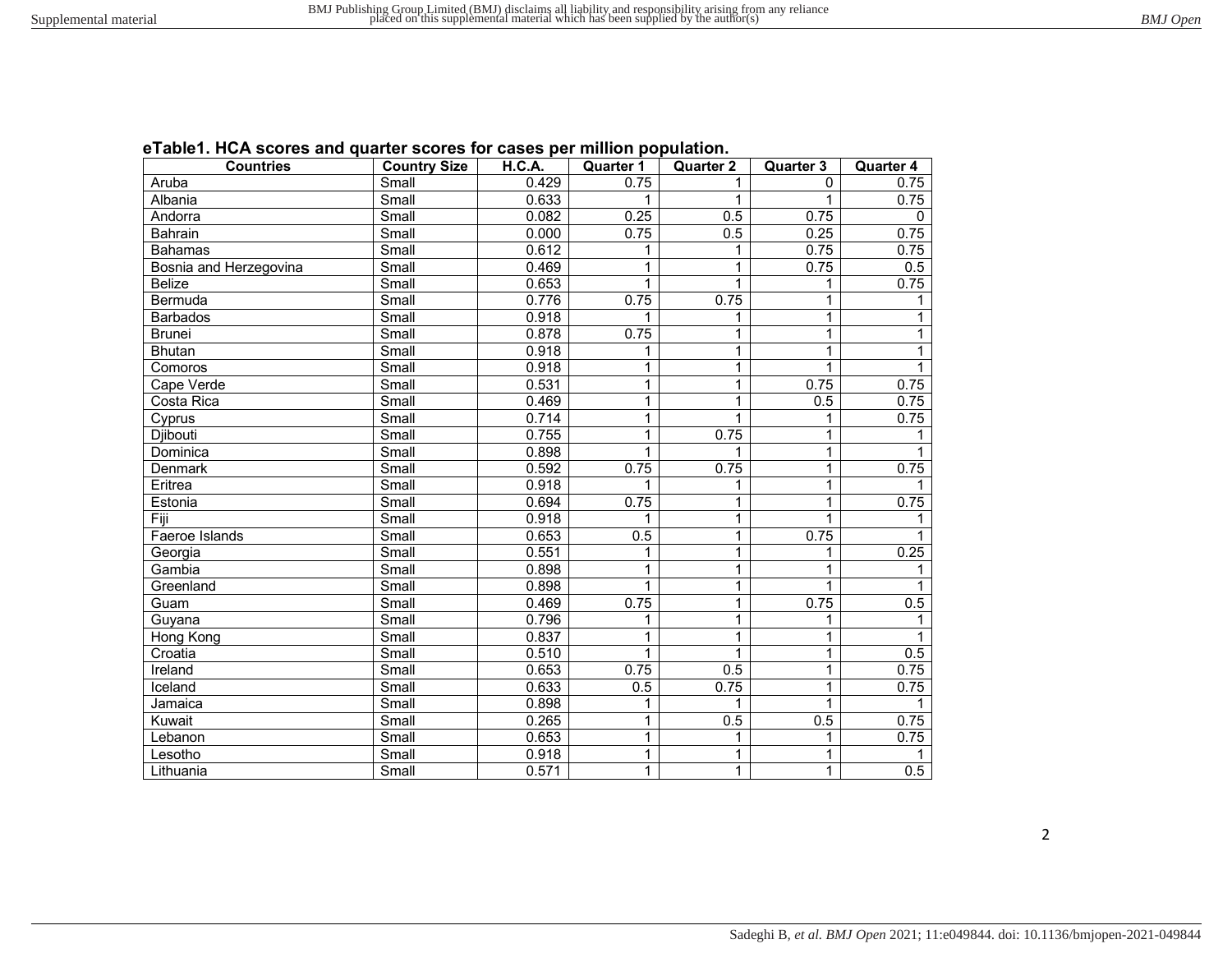| BMJ Open |
|----------|
|          |

| Luxembourg                   | Small                     | 0.143 | 0.5          | 0.75           | 0.75 | 0.25             |
|------------------------------|---------------------------|-------|--------------|----------------|------|------------------|
| Latvia                       | Small                     | 0.735 |              | 1              | 1    | 0.75             |
| Monaco                       | Small                     | 0.673 | 0.75         | 0.75           | 1    | 0.75             |
| Moldova                      | Small                     | 0.347 |              | 0.75           | 0.75 | 0.75             |
| Malta                        | Small                     | 0.571 | 0.75         | 1              |      | 0.75             |
| <b>Mauritius</b>             | Small                     | 0.918 | 1            | 1              |      |                  |
| Panama                       | $\overline{\text{Small}}$ | 0.163 | 1            | 0.75           | 0.25 | 0.75             |
| Puerto Rico                  | Small                     | 0.592 | 1            | 1              | 0.75 | 0.75             |
| Palestine                    | Small                     | 0.551 | 1            | $\mathbf{1}$   | 0.75 | 0.75             |
| Qatar                        | Small                     | 0.163 | 0.75         | $\mathbf 0$    | 0.5  |                  |
| Singapore                    | Small                     | 0.551 | 1            | 0.5            |      |                  |
| Solomon Islands              | Small                     | 0.918 | 1            | 1              | 1    | 1                |
| San Marino                   | Small                     | 0.143 | 0            | 0.25           | 1    | 0.5              |
| Suriname                     | Small                     | 0.673 | 1            | 1              | 0.75 | 1                |
| Slovak Republic              | Small                     | 0.653 | 1            | 1              | 1    | $\overline{0.5}$ |
| Slovenia                     | Small                     | 0.490 | 0.75         | 1              | 1    | 0.25             |
| Eswatini                     | Small                     | 0.776 | 1            | 1              | 1    | 1                |
| Seychelles                   | Small                     | 0.898 | 1            | 1              | 1    | 1                |
| Timor-Leste                  | Small                     | 0.918 | 1            | 1              | 1    | $\mathbf{1}$     |
| <b>Trinidad and Tobago</b>   | Small                     | 0.837 | 1            | 1              | 1    | $\mathbf{1}$     |
| United States Virgin Islands | Small                     | 0.612 | $\mathbf{1}$ | 1              | 0.5  | $\mathbf{1}$     |
| Vanuatu                      | Small                     | 1.000 | 1            | 1              | 1    | 1                |
| <b>United Arab Emirates</b>  | Medium                    | 0.089 | 1            | $\mathbf 0$    | 0.75 | 0.75             |
| Austria                      | Medium                    | 0.378 | 0.25         | 0.75           | 0.75 | 0.25             |
| Azerbaijan                   | Medium                    | 0.622 | 1            | 0.75           | 0.75 | 0.75             |
| <b>Burundi</b>               | Medium                    | 1.000 | 1            | 1              | 1    | 1                |
| Belgium                      | Medium                    | 0.044 | 0.25         | $\overline{0}$ | 0.75 | 0                |
| <b>Benin</b>                 | Medium                    | 1.000 | 1            | 1              |      |                  |
| <b>Burkina Faso</b>          | Medium                    | 1.000 | 1            | 1              |      | 1                |
| <b>Bulgaria</b>              | Medium                    | 0.600 | 1            | $\overline{1}$ | 0.75 | 0.5              |
| <b>Belarus</b>               | Medium                    | 0.378 | 1            | $\overline{0}$ | 0.75 | 0.75             |
| Botswana                     | Medium                    | 0.911 | 1            | 1              | 1    | 1                |
| Central African Republic     | Medium                    | 0.933 | 1            | 1              |      |                  |
| Switzerland                  | Medium                    | 0.156 | $\mathbf 0$  | 0.5            | 0.75 | 0.25             |
| Congo                        | Medium                    | 0.956 | 1            | 1              |      | 1                |
| Cuba                         | Medium                    | 1.000 | 1            | $\mathbf{1}$   | 1    | 1                |
| <b>Czech Republic</b>        | Medium                    | 0.311 | 0.75         | 0.75           | 0.75 | 0                |
| Dominican Republic           | Medium                    | 0.422 | 1            | 0.75           | 0.5  | $\mathbf{1}$     |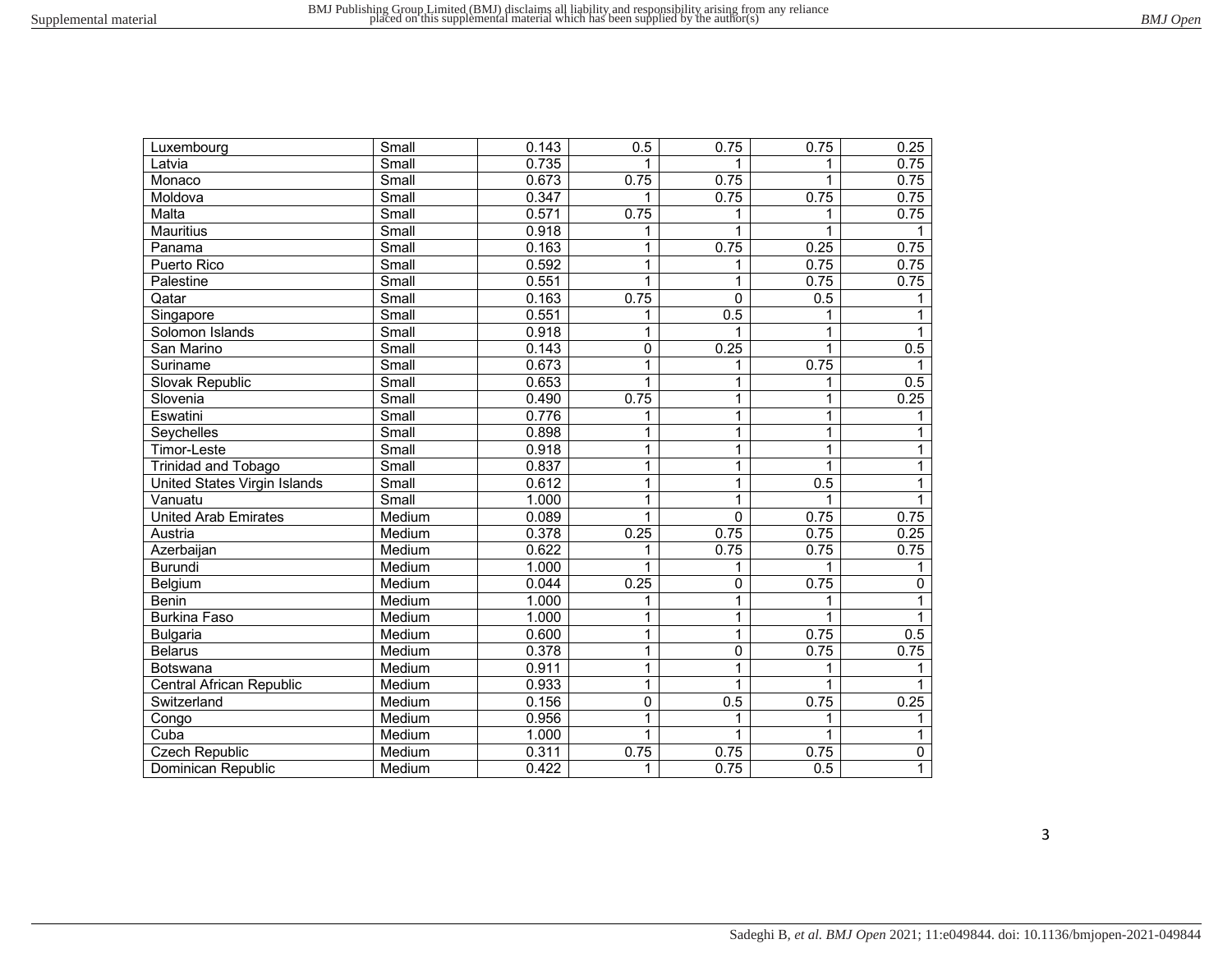| Ecuador          | Medium | 0.467 | 0.75 | 0.5            | 0.75        | 1            |
|------------------|--------|-------|------|----------------|-------------|--------------|
| Finland          | Medium | 0.756 | 0.75 | 0.75           |             | 1            |
| Gabon            | Medium | 0.756 | 1    | 0.75           | 0.75        |              |
| Guinea           | Medium | 0.978 | 1    | 1              | 1           |              |
| Greece           | Medium | 0.733 | 0.75 | 1              | 1           | 0.75         |
| Guatemala        | Medium | 0.689 | 1    | 1              | 0.75        |              |
| Honduras         | Medium | 0.533 | 1    | 0.75           | 0.75        | 1            |
| Haiti            | Medium | 0.956 | 1    | 1              | 1           | 1            |
| Hungary          | Medium | 0.600 | 1    | 1              | 1           | 0.5          |
| Israel           | Medium | 0.022 | 0.5  | 0.5            | $\mathbf 0$ | 0.75         |
| Jordan           | Medium | 0.689 | 1    | 1              | 1           | 0.5          |
| Kyrgyz Republic  | Medium | 0.622 | 1    | 1              | 0.5         |              |
| Cambodia         | Medium | 0.978 | 1    | $\overline{1}$ |             |              |
| Laos             | Medium | 1.000 | 1    | 1              |             | 1            |
| Liberia          | Medium | 1.000 | 1    | 1              | 1           |              |
| Libya            | Medium | 0.644 | 1    | $\overline{1}$ | 0.75        | 0.75         |
| Sri Lanka        | Medium | 0.956 | 1    | 1              |             |              |
| Mongolia         | Medium | 1.000 | 1    | 1              | 1           | 1            |
| Mauritania       | Medium | 0.889 | 1    | 1              | 1           | 1            |
| Malawi           | Medium | 1.000 | 1    | $\overline{1}$ | 1           | $\mathbf 1$  |
| Namibia          | Medium | 0.756 | 1    | $\mathbf{1}$   | 0.75        | $\mathbf{1}$ |
| Nicaragua        | Medium | 0.956 | 1    | 1              | 1           |              |
| Netherlands      | Medium | 0.222 | 0.5  | 0.5            | 0.75        | 0.25         |
| Norway           | Medium | 0.667 | 0.25 | 0.75           | 1           | 1            |
| New Zealand      | Medium | 0.956 | 0.75 | 1              |             |              |
| Oman             | Medium | 0.178 | 1    | 0.25           | 0.25        | 1            |
| Papua New Guinea | Medium | 1.000 | 1    | 1              | 1           | 1            |
| Portugal         | Medium | 0.200 | 0.5  | 0.5            | 0.75        | 0.5          |
| Paraguay         | Medium | 0.600 | 1    | 1              | 0.75        | 0.75         |
| Romania          | Medium | 0.311 | 0.75 | 0.75           | 0.75        | 0.5          |
| Rwanda           | Medium | 1.000 | 1    | 1              |             |              |
| Senegal          | Medium | 0.978 | 1    | 1              | 1           |              |
| Sierra Leone     | Medium | 1.000 | 1    | 1              | 1           |              |
| El Salvador      | Medium | 0.733 | 1    | $\mathbf{1}$   | 0.75        |              |
| Serbia           | Medium | 0.356 | 0.75 | 0.5            | 0.75        | 0.25         |
| South Sudan      | Medium | 0.978 | 1    | 1              | 1           |              |
| Sweden           | Medium | 0.000 | 0.5  | 0              | 0.75        | 0.5          |
| Syria            | Medium | 1.000 | 1    | 1              | 1           | $\mathbf{1}$ |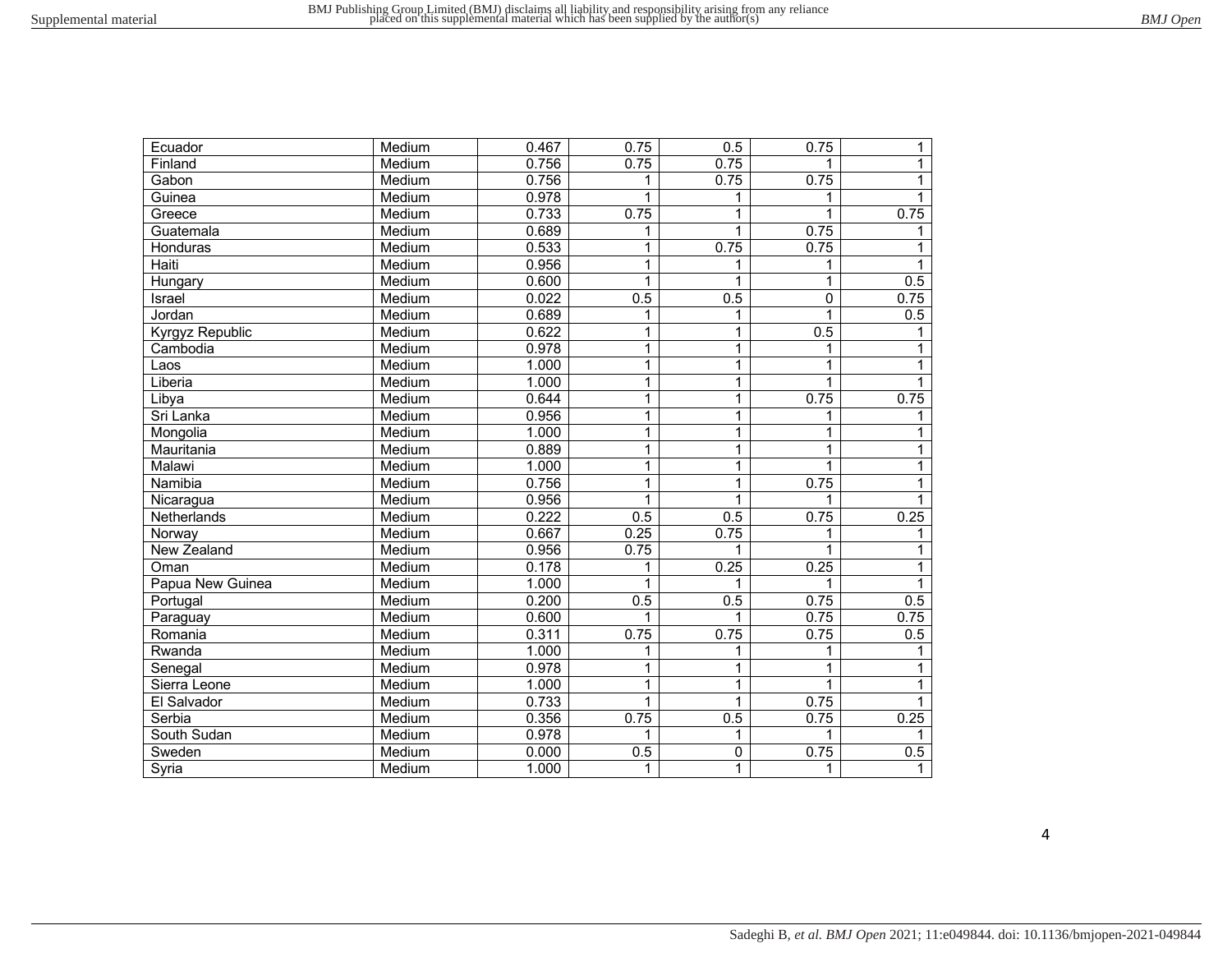| Togo                         | Medium | 1.000 | 1           | $\mathbf{1}$ | 1        | 1            |
|------------------------------|--------|-------|-------------|--------------|----------|--------------|
| Tajikistan                   | Medium | 0.933 | 1           | 1            | 1        | 1            |
| Tunisia                      | Medium | 0.800 | 1           | 1            | 1        | 0.75         |
| Taiwan                       | Medium | 0.756 | 1           | 1            | 1        | 1            |
| Uruguay                      | Medium | 0.956 | 0.75        | 1            | 1        | 1            |
| Zimbabwe                     | Medium | 1.000 | 1           | $\mathbf{1}$ | 1        | 1            |
| Afghanistan                  | Large  | 0.962 | 1           | 0.75         | 1        |              |
| Angola                       | Large  | 1.000 | 1           | 1            | 1        |              |
| Argentina                    | Large  | 0.340 | 1           | 0.75         | 0        | 0.25         |
| Australia                    | Large  | 0.849 | 0.75        | 1            | 1        |              |
| Bangladesh                   | Large  | 0.943 | 1           | 0.75         |          |              |
| <b>Bolivia</b>               | Large  | 0.642 | 1           | 0.75         | 0.25     | 1            |
| <b>Brazil</b>                | Large  | 0.245 | 1           | 0.5          | $\Omega$ | 0.5          |
| Canada                       | Large  | 0.623 | 0.75        | 0.5          |          | 0.75         |
| Chile                        | Large  | 0.245 | 0.75        | 0            | 0.25     | 0.75         |
| China                        | Large  | 0.792 | 0.75        | 1            | 1        | 1            |
| Cote d'Ivoire                | Large  | 1.000 | 1           | $\mathbf{1}$ | 1        |              |
| Cameroon                     | Large  | 0.962 | 1           | $\mathbf{1}$ | 1        | 1            |
| Democratic Republic of Congo | Large  | 1.000 | 1           | 1            | 1        | 1            |
| Colombia                     | Large  | 0.377 | 1           | 0.75         | 0        | 0.5          |
| Germany                      | Large  | 0.547 | 0.5         | 0.75         | 1        | 0.5          |
| Algeria                      | Large  | 0.962 | 1           | 1            | 1        |              |
| Egypt                        | Large  | 0.962 | 1           | 1            | 1        |              |
| Spain                        | Large  | 0.170 | 0.25        | 0.5          | 0.5      | 0.25         |
| Ethiopia                     | Large  | 1.000 | 1           | 1            |          |              |
| France                       | Large  | 0.302 | 0.5         | 0.5          | 0.75     | $\mathbf{0}$ |
| United Kingdom               | Large  | 0.302 | 0.5         | 0.5          | 1        | 0.25         |
| Ghana                        | Large  | 0.962 | 1           | 1            | 1        | 1            |
| Indonesia                    | Large  | 0.981 | 1           | 1            | 1        |              |
| India                        | Large  | 0.849 | 1           | 1            | 0.75     |              |
| Iran                         | Large  | 0.604 | 0.5         | 0.75         | 0.75     | 0.75         |
| Iraq                         | Large  | 0.642 | 1           | 0.75         | 0.5      | 0.75         |
| Italy                        | Large  | 0.340 | $\mathbf 0$ | 0.5          |          | 0            |
| Japan                        | Large  | 0.962 | 1           | 1            | 1        |              |
| Kazakhstan                   | Large  | 0.698 | 1           | 0.75         | 0.25     | 1            |
| Kenya                        | Large  | 0.981 | 1           | 1            | 1        | 1            |
| South Korea                  | Large  | 0.792 | 0.75        | 1            |          | 1            |
| Morocco                      | Large  | 0.774 | 1           | 1            | 0.75     | 0.75         |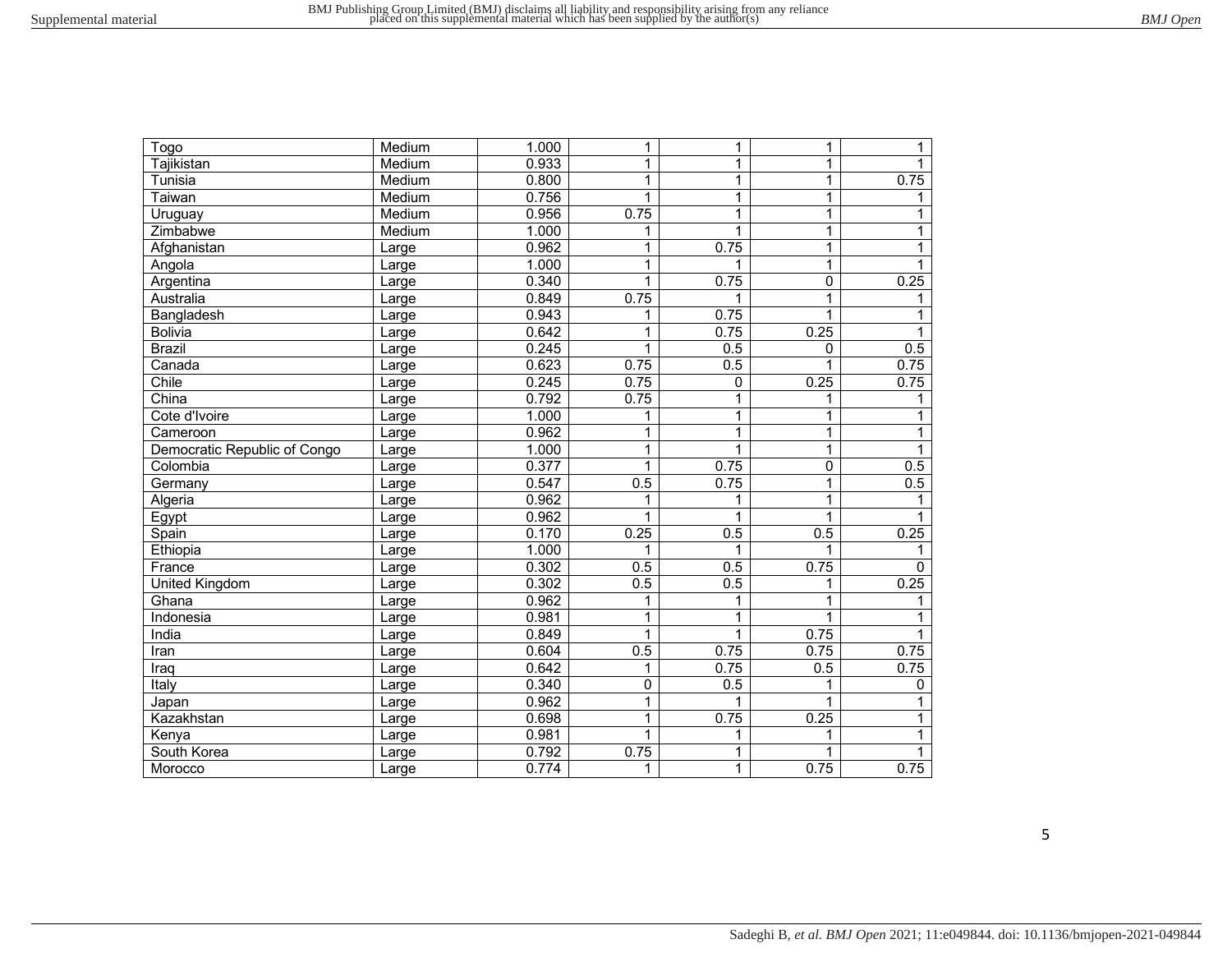| Madagascar           | Large | 0.981 |              | 1    | 1    | 1            |
|----------------------|-------|-------|--------------|------|------|--------------|
| Mexico               | Large | 0.717 |              | 0.75 | 0.75 | 1            |
| Mali                 | Large | 1.000 | 1            | 1    |      | 1            |
| Myanmar              | Large | 0.981 |              | 1    |      | 1            |
| Mozambique           | Large | 1.000 | 1            | 1    | 1    | 1            |
| Malaysia             | Large | 0.868 |              | 1    |      |              |
| Niger                | Large | 1.000 | 1            | 1    | 1    |              |
| Nigeria              | Large | 1.000 |              | 1    |      |              |
| Nepal                | Large | 0.830 | $\mathbf{1}$ | 1    | 1    | 0.75         |
| Pakistan             | Large | 0.962 | 1            | 0.75 | 1    |              |
| Peru                 | Large | 0.226 | 1            | 0.25 | 0    | 0.75         |
| Philippines          | Large | 0.925 | 1            |      | 0.75 |              |
| Poland               | Large | 0.528 | $\mathbf{1}$ | 0.75 |      | 0            |
| Russia               | Large | 0.547 | 1            | 0.5  | 0.75 | 0.5          |
| Saudi Arabia         | Large | 0.679 |              | 0.5  | 0.75 |              |
| Sudan                | Large | 1.000 | 1            | 1    |      |              |
| Somalia              | Large | 1.000 |              | 1    |      |              |
| Chad                 | Large | 1.000 |              | 1    | 1    |              |
| Thailand             | Large | 0.925 |              |      |      |              |
| Turkey               | Large | 0.660 | 0.75         | 0.5  | 1    | 0.5          |
| Tanzania             | Large | 1.000 |              |      |      |              |
| Uganda               | Large | 1.000 |              | 1    | 1    |              |
| Ukraine              | Large | 0.547 |              | 0.75 | 0.75 | 0.25         |
| <b>United States</b> | Large | 0.000 | 0.5          | 0.25 | 0    | $\mathbf{0}$ |
| Uzbekistan           | Large | 0.943 |              | 1    |      |              |
| Venezuela            | Large | 0.906 | 1            | 1    | 0.75 | 1            |
| Vietnam              | Large | 0.981 | 1            | 1    |      |              |
| Yemen                | Large | 1.000 | 1            | 1    | 1    | 1            |
| South Africa         | Large | 0.623 | 1            | 0.75 | 0.25 | 1            |
| Zambia               | Large | 0.981 |              | 1    | 1    | 1            |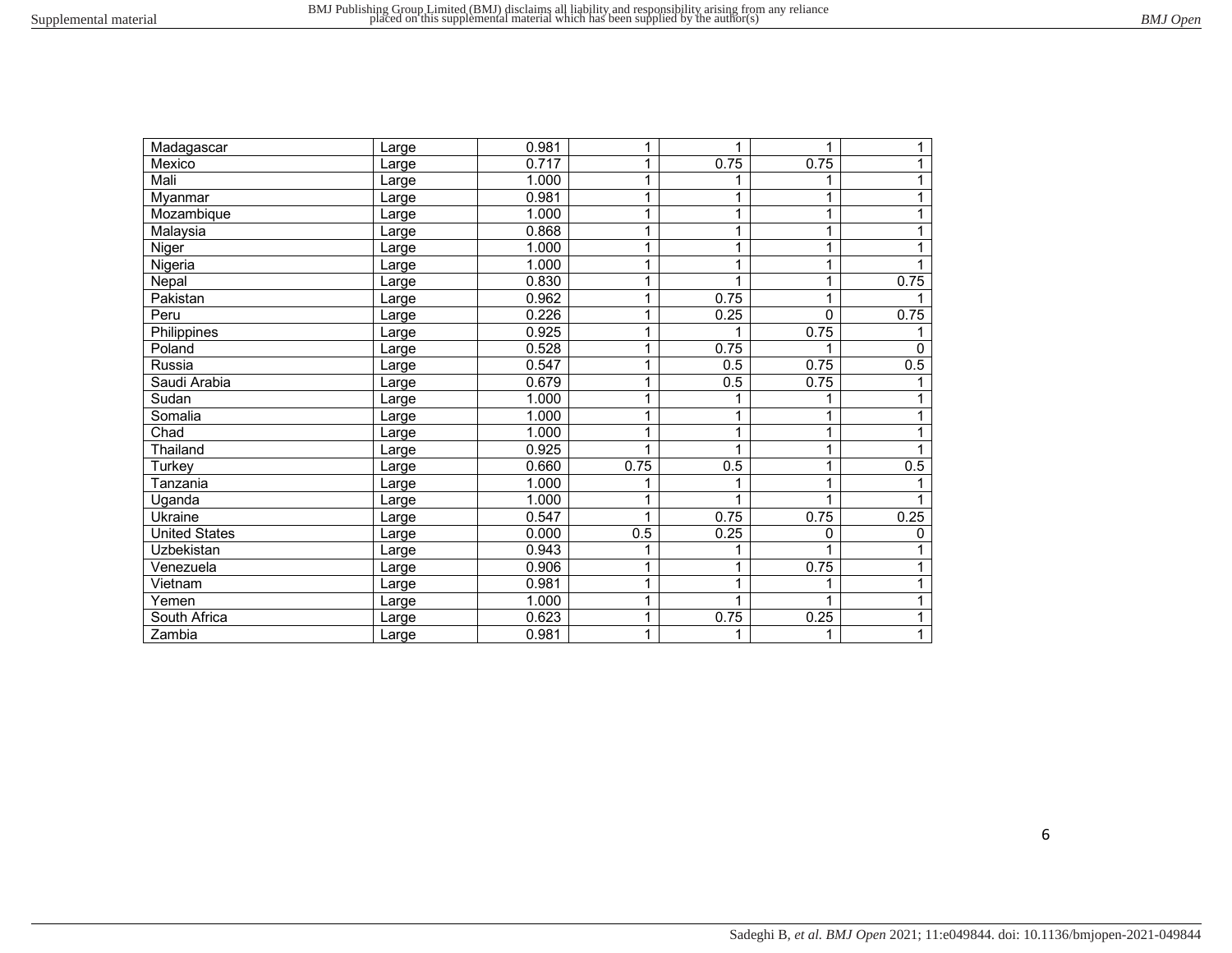| eTable2. HCA scores and quarter scores for fatality. |  |
|------------------------------------------------------|--|
|------------------------------------------------------|--|

| <b>Countries</b>       | <b>Country Size</b>         | H.C.A. | <b>Quarter 1</b> | <b>Quarter 2</b> | <b>Quarter 3</b> | <b>Quarter 4</b> |
|------------------------|-----------------------------|--------|------------------|------------------|------------------|------------------|
| Aruba                  | Small                       | 0.676  | 1                | 0.75             | 0.75             | 0.75             |
| Albania                | Small                       | 0.408  | 1                | 0.75             | 0.75             | 0.5              |
| Andorra                | Small                       | 0.324  | 1                | 0.25             | 0                | 0.75             |
| Bahrain                | $\overline{\text{Small}}$   | 0.859  | 1                | 1                |                  | 0.75             |
| <b>Bahamas</b>         | $\overline{\mathsf{Small}}$ | 0.239  | $\mathbf{1}$     | $\overline{0}$   | 0.25             | 0.5              |
| Bosnia and Herzegovina | Small                       | 0.282  | 1                | 0.25             | 0.75             | 0.25             |
| <b>Belize</b>          | Small                       | 0.310  | 1                | $\Omega$         | 0.25             | 0.5              |
| Bermuda                | Small                       | 0.141  | $\mathbf{1}$     | 0.25             | $\Omega$         | $\mathbf{0}$     |
| <b>Barbados</b>        | Small                       | 0.211  | 1                | 0.25             | $\overline{0}$   | 0.25             |
| <b>Brunei</b>          | Small                       | 0.592  | 1                | 1                | 0.75             | 0.5              |
| <b>Bhutan</b>          | Small                       | 0.915  | 1                | 1                | 1                |                  |
| Comoros                | Small                       | 0.620  | $\mathbf{1}$     | 0.75             | 0.75             | 0.75             |
| Cape Verde             | Small                       | 0.676  | 0.75             | 0.5              | 1                | 0.75             |
| Costa Rica             | Small                       | 0.775  | 1                | 1                | 1                | 0.75             |
| Cyprus                 | Small                       | 0.676  | 1                | $\overline{1}$   | 0.75             | 0.75             |
| <b>Djibouti</b>        | Small                       | 0.746  | 1                | 1                | 1                | 0.75             |
| Dominica               | Small                       | 0.915  | 1                | 1                | $\mathbf{1}$     | 1                |
| Denmark                | Small                       | 0.408  | 1                | 0.25             | 0.25             | 0.75             |
| Eritrea                | Small                       | 0.915  | 1                | 1                | $\mathbf{1}$     |                  |
| Estonia                | Small                       | 0.507  | 1                | 0.75             | 0.75             | 0.75             |
| Fiji                   | Small                       | 0.380  | 1                | 1                | 0.5              | $\Omega$         |
| Faeroe Islands         | Small                       | 0.915  | $\mathbf{1}$     | 1                | 1                |                  |
| Georgia                | Small                       | 0.718  | $\mathbf{1}$     | 1                | 1                | 0.75             |
| Gambia                 | Small                       | 0.183  | 0.25             | 0.5              | 0.75             | 0.25             |
| Greenland              | Small                       | 0.915  | 1                | 1                | 1                |                  |
| Guam                   | Small                       | 0.606  | $\mathbf{1}$     | 0.75             | $\mathbf{1}$     | 0.5              |
| Guyana                 | Small                       | 0.042  | 0                | $\Omega$         | 0.25             | 0.25             |
| Hong Kong              | Small                       | 0.620  | $\mathbf{1}$     | 1                | 0.75             | 0.5              |
| Croatia                | Small                       | 0.521  | 1                | 0.75             | 0.75             | 0.75             |
| Ireland                | Small                       | 0.127  | 1                | 0.25             | 0                | 0.25             |
| <b>I</b> celand        | $\overline{\mathsf{Small}}$ | 0.859  | 1                | 1                | 1                | 0.75             |
| Jamaica                | Small                       | 0.577  | 1                | 0.75             | 1                | $\overline{0.5}$ |
| Kuwait                 | Small                       | 0.831  | 1                | 1                | 1                | 0.75             |
| Lebanon                | Small                       | 0.648  | $\mathbf{1}$     | 0.75             | $\mathbf{1}$     | 0.75             |
| Lesotho                | Small                       | 0.563  | $\overline{1}$   | 1                | 0.75             | $\overline{0.5}$ |
| Lithuania              | Small                       | 0.493  | $\mathbf{1}$     | 0.75             | 0.25             | 0.75             |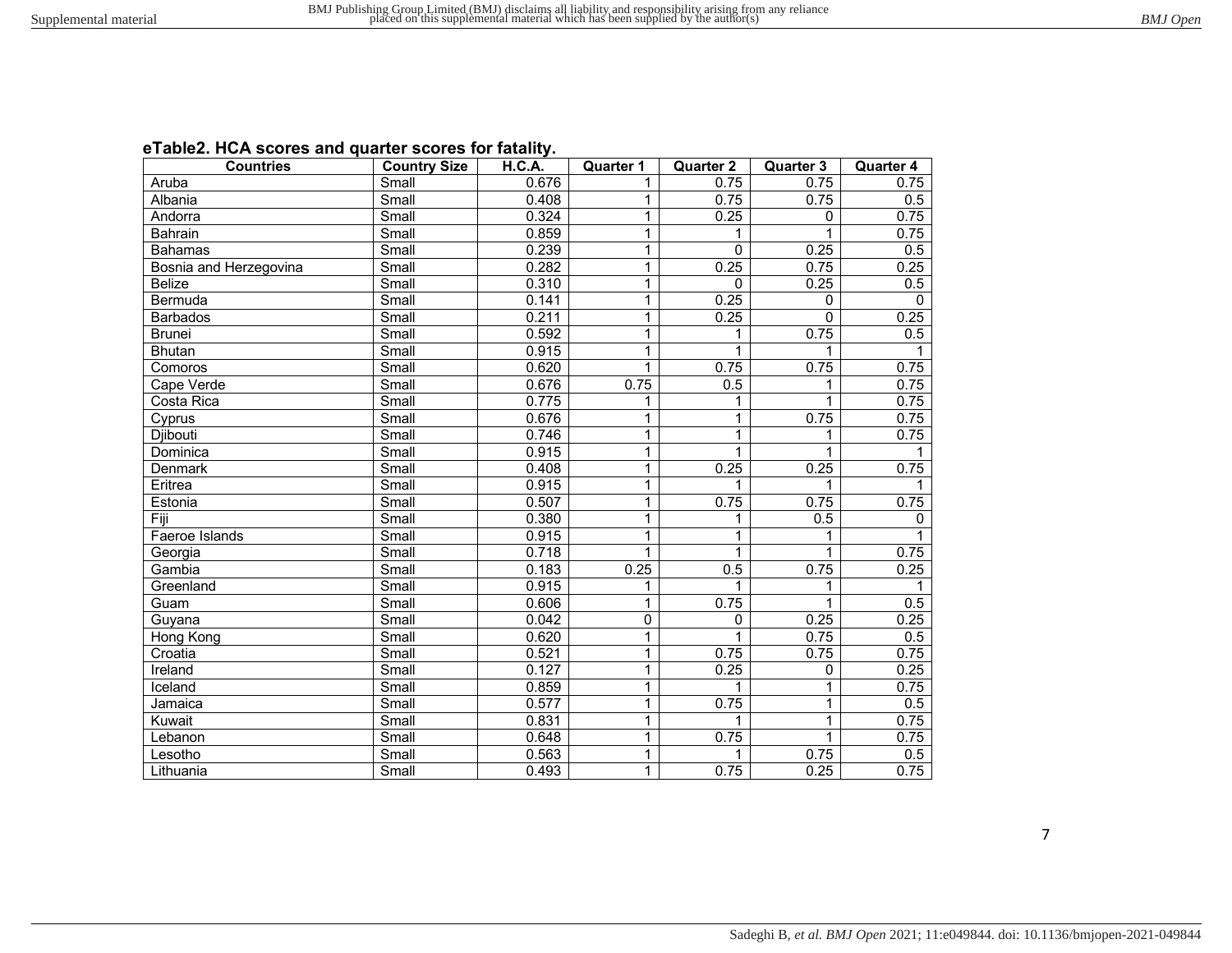| Luxembourg                   | Small                       | 0.648 | $\mathbf{1}$   | 0.75           | 0.75        | 0.75             |
|------------------------------|-----------------------------|-------|----------------|----------------|-------------|------------------|
| Latvia                       | $\overline{\mathsf{Small}}$ | 0.577 | $\mathbf{1}$   |                | 0.75        | 0.75             |
| Monaco                       | Small                       | 0.592 | $\mathbf{1}$   | 0.75           | 0.75        | 0.75             |
| Moldova                      | Small                       | 0.408 | $\mathbf{1}$   | 0.75           | 0.75        | 0.5              |
| Malta                        | Small                       | 0.746 | 1              | 1              | 1           | 0.75             |
| <b>Mauritius</b>             | Small                       | 0.423 | $\mathbf{1}$   | 0.75           | 0.75        | 0.5              |
| Panama                       | Small                       | 0.535 | $\mathbf{1}$   | 0.75           | 0.75        | 0.5              |
| Puerto Rico                  | Small                       | 0.197 | $\mathbf{1}$   | 0.25           | 0.25        | 0.5              |
| Palestine                    | Small                       | 0.803 | 1              | 1              | 1           | 0.75             |
| Qatar                        | Small                       | 0.915 | $\mathbf{1}$   | 1              | 1           | 1                |
| Singapore                    | Small                       | 0.915 | $\mathbf{1}$   | $\overline{1}$ | 1           | 1                |
| Solomon Islands              | Small                       | 0.915 | $\overline{1}$ | $\overline{1}$ | $\mathbf 1$ | $\mathbf{1}$     |
| San Marino                   | Small                       | 0.000 | 0.5            | $\overline{0}$ | 0           | $\overline{0}$   |
| Suriname                     | Small                       | 0.437 | 1              | $\overline{0}$ | 0.75        | $\overline{0.5}$ |
| Slovak Republic              | Small                       | 0.746 | 1              | $\overline{1}$ | 1           | 0.75             |
| Slovenia                     | Small                       | 0.296 | $\mathbf{1}$   | 0.25           | 0           | 0.5              |
| Eswatini                     | Small                       | 0.606 | $\mathbf{1}$   | 1              | 0.75        | 0.5              |
| Seychelles                   | Small                       | 0.915 | $\mathbf{1}$   | 1              | 1           | 1                |
| Timor-Leste                  | Small                       | 0.915 | $\mathbf{1}$   | 1              | 1           | 1                |
| Trinidad and Tobago          | Small                       | 0.380 | $\mathbf{1}$   | 0.25           | 0.25        | 0.5              |
| United States Virgin Islands | Small                       | 0.535 | $\mathbf{1}$   | 0.25           | 0.75        | 0.75             |
| Vanuatu                      | Small                       | 1.000 | 1              | 1              | 1           | 1                |
| <b>United Arab Emirates</b>  | Medium                      | 1.000 | $\mathbf{1}$   | 1              | 1           |                  |
| Austria                      | Medium                      | 0.694 | 1              | 0.75           | 0.75        | 0.75             |
| Azerbaijan                   | Medium                      | 0.806 | 0.75           | 1              | 0.75        | 0.75             |
| <b>Burundi</b>               | Medium                      | 0.887 | 1              | 0.75           |             |                  |
| Belgium                      | Medium                      | 0.000 | 0.75           | 0.25           | $\mathbf 0$ | 0.25             |
| <b>Benin</b>                 | Medium                      | 0.790 | 1              | 1              | 0.75        | 0.75             |
| <b>Burkina Faso</b>          | Medium                      | 0.387 | 0.75           | 0.75           | 0.5         | $\overline{0.5}$ |
| <b>Bulgaria</b>              | Medium                      | 0.339 | 0.75           | 0.75           | 0.5         | 0.5              |
| <b>Belarus</b>               | Medium                      | 0.952 | 1              | 1              | 1           | 0.75             |
| Botswana                     | Medium                      | 0.887 | 0.75           | 0.75           | 1           |                  |
| Central African Republic     | Medium                      | 0.839 | 1              | 1              | 0.75        | 0.75             |
| Switzerland                  | Medium                      | 0.452 | $\mathbf 1$    | 0.75           | 0.5         | 0.75             |
| Congo                        | Medium                      | 0.629 | $\mathbf{1}$   | 0.75           | 0.75        | 0.75             |
| Cuba                         | Medium                      | 0.613 | 0.75           | 0.75           | 0.75        | 0.75             |
| <b>Czech Republic</b>        | Medium                      | 0.726 | 1              | 0.75           | 0.75        | 0.75             |
| Dominican Republic           | Medium                      | 0.661 | 0.75           | 0.75           | 0.75        | 0.75             |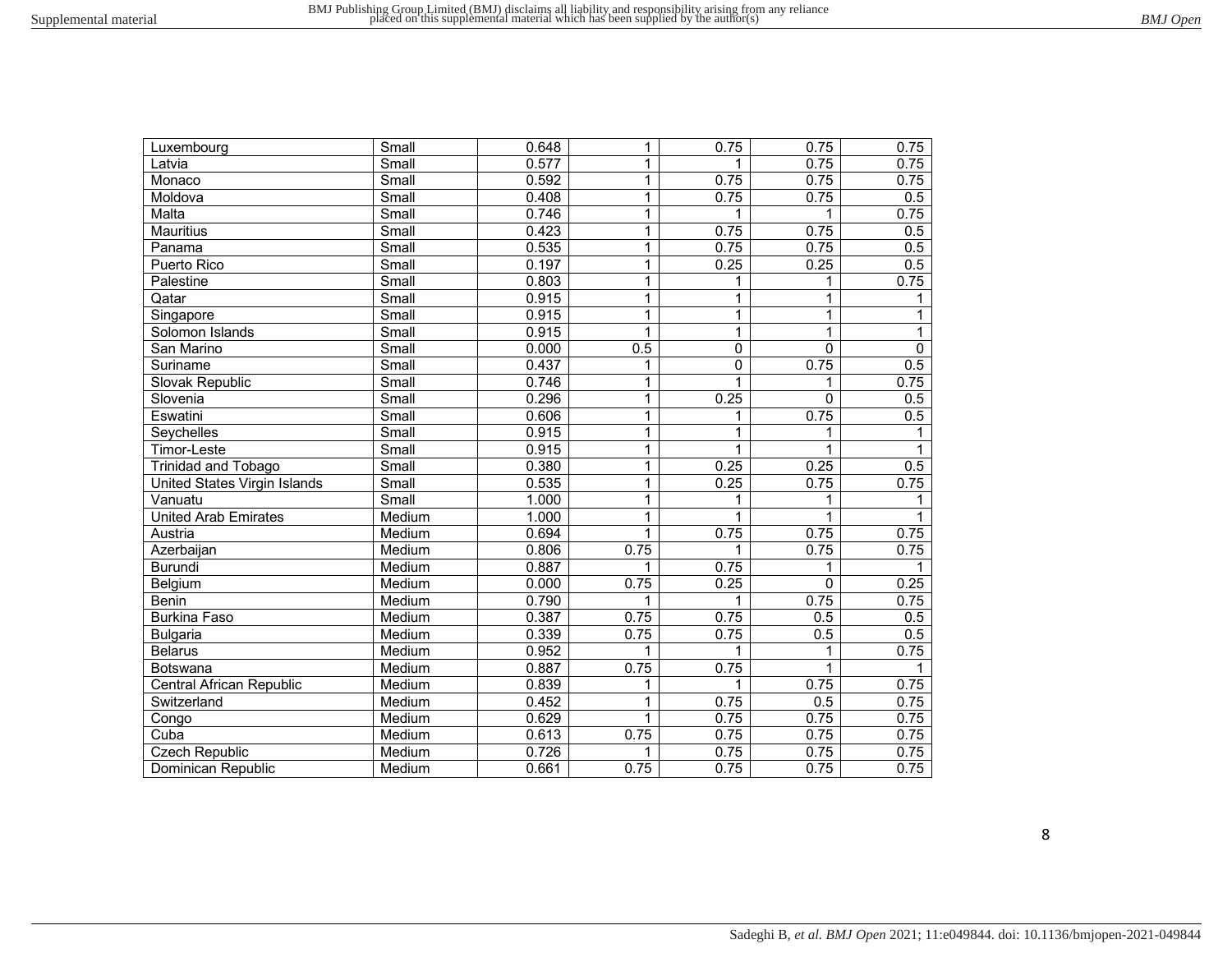| Ecuador            | Medium | 0.097 | 0.75           | 0.75           | 0.25 | 0                |
|--------------------|--------|-------|----------------|----------------|------|------------------|
| Finland            | Medium | 0.532 | 1              | 0.75           | 0.5  | 0.75             |
| Gabon              | Medium | 0.919 | 0              | 1              | 1    |                  |
| Guinea             | Medium | 0.984 | 1              | $\mathbf{1}$   | 1    | 1                |
| Greece             | Medium | 0.468 | 0.75           | 0.75           | 0.75 | 0.5              |
| Guatemala          | Medium | 0.403 | 0.25           | 0.75           | 0.5  | $\overline{0.5}$ |
| Honduras           | Medium | 0.452 | 1              | 0.75           | 0.75 | 0.5              |
| Haiti              | Medium | 0.565 | 1              | 0.75           | 0.75 | 0.5              |
| Hungary            | Medium | 0.161 | 0.75           | 0.25           | 0    | 0.5              |
| Israel             | Medium | 0.935 | 1              | $\mathbf{1}$   | 1    | 1                |
| Jordan             | Medium | 0.935 | 1              | $\overline{1}$ | 1    | 0.75             |
| Kyrgyz Republic    | Medium | 0.726 | 1              | $\overline{1}$ | 0.75 | 0.75             |
| Cambodia           | Medium | 1.000 | 1              | $\overline{1}$ | 1    | $\mathbf 1$      |
| Laos               | Medium | 1.000 | $\overline{1}$ | $\overline{1}$ | 1    | 1                |
| Liberia            | Medium | 0.161 | $\overline{1}$ | 0.5            | 0.25 | 0                |
| Libya              | Medium | 0.710 | 1              | 0.75           | 0.75 | 0.75             |
| Sri Lanka          | Medium | 1.000 | $\mathbf{1}$   | 1              | 1    | 1                |
| Mongolia           | Medium | 1.000 | $\mathbf{1}$   | 1              | 1    | 1                |
| Mauritania         | Medium | 0.500 | 0.75           | 0.5            | 0.75 | 0.5              |
| Malawi             | Medium | 0.500 | 1              | 0.75           | 0.75 | 0.5              |
| Namibia            | Medium | 0.952 | 1              | 1              | 1    | 0.75             |
| Nicaragua          | Medium | 0.306 | 0.5            | $\mathbf 0$    | 0.75 | 0.5              |
| Netherlands        | Medium | 0.129 | 0.75           | 0.25           | 0    | 0.75             |
| Norway             | Medium | 0.710 | 1              | 0.75           | 0.75 | 0.75             |
| <b>New Zealand</b> | Medium | 0.839 | 1              | $\mathbf{1}$   | 0.75 | 0.75             |
| Oman               | Medium | 0.935 | 1              | $\mathbf{1}$   |      | 0.75             |
| Papua New Guinea   | Medium | 0.887 | 1              | $\mathbf{1}$   | 1    | 0.75             |
| Portugal           | Medium | 0.613 | 1              | 0.75           | 0.75 | 0.75             |
| Paraguay           | Medium | 0.758 | 0.75           | 1              | 0.75 | 0.5              |
| Romania            | Medium | 0.339 | 1              | 0.75           | 0.5  | 0.5              |
| Rwanda             | Medium | 0.952 | 1              | 1              | 1    | 1                |
| Senegal            | Medium | 0.758 | $\mathbf{1}$   | $\mathbf{1}$   | 0.75 | 0.5              |
| Sierra Leone       | Medium | 0.468 | 1              | 0.75           | 0.5  | 0.5              |
| El Salvador        | Medium | 0.565 | $\mathbf{1}$   | 1              | 0.75 | 0.5              |
| Serbia             | Medium | 0.823 | 1              | $\overline{1}$ | 0.75 | 0.75             |
| South Sudan        | Medium | 0.758 | $\mathbf{1}$   | $\mathbf{1}$   | 0.75 | 0.5              |
| Sweden             | Medium | 0.113 | 0.75           | 0.25           | 0.25 | 0.25             |
| Syria              | Medium | 0.290 | 0.75           | 0.75           | 0.5  | $\mathbf 0$      |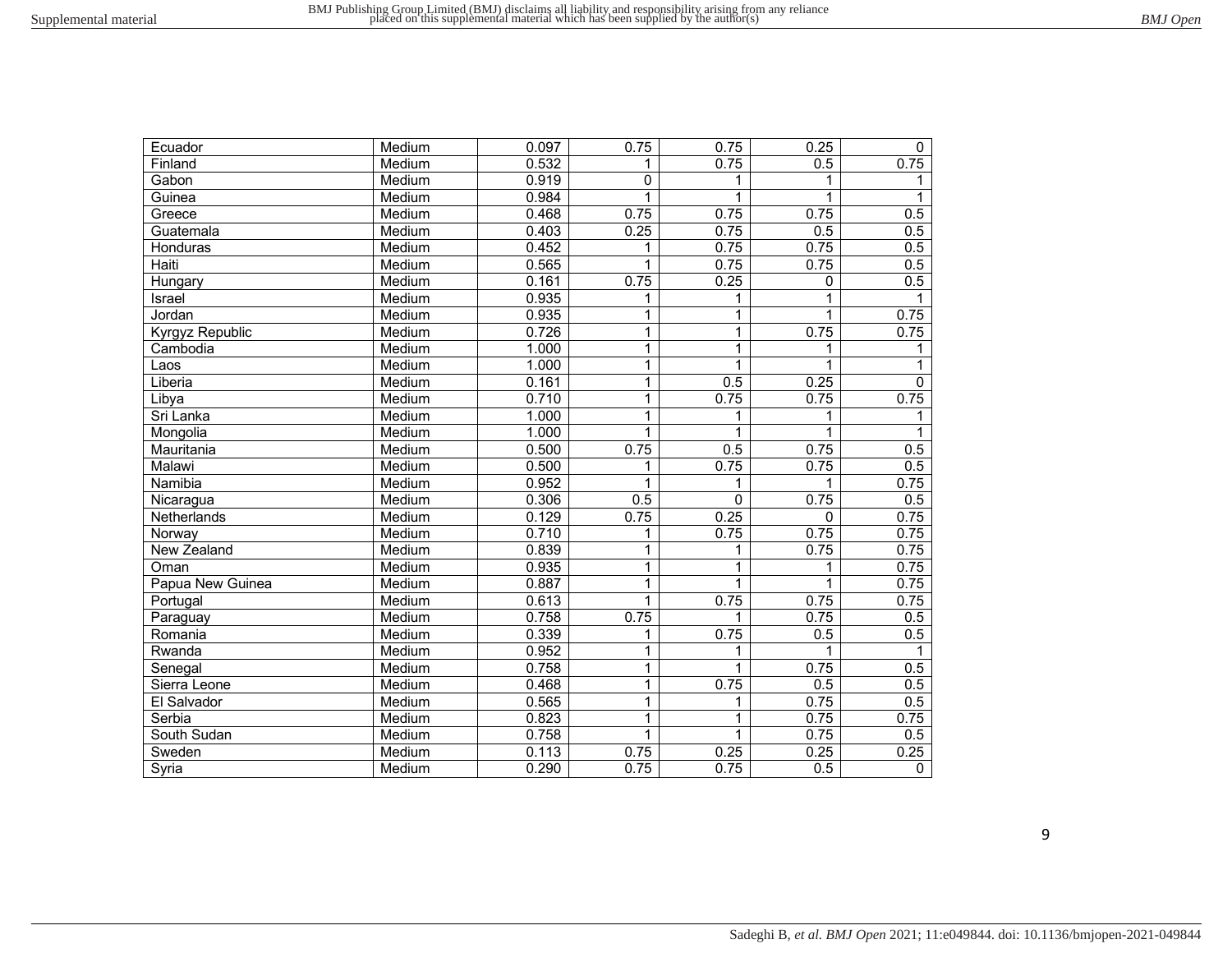| Togo                         | Medium | 0.613 | 1            | 0.75 | 0.75         | 0.5          |
|------------------------------|--------|-------|--------------|------|--------------|--------------|
| Tajikistan                   | Medium | 0.984 | $\mathbf{1}$ | 1    | 1            | 1            |
| Tunisia                      | Medium | 0.565 | 0.75         | 0.75 | 0.75         | 0.5          |
| Taiwan                       | Medium | 0.839 | 0.75         | 1    | 0.75         | 0.75         |
| Uruguay                      | Medium | 0.790 | 1            | 0.75 | 0.75         | 0.75         |
| Zimbabwe                     | Medium | 0.516 | 0            | 0.5  | 0.75         | 0.5          |
| Afghanistan                  | Large  | 0.754 | $\mathbf{1}$ | 0.75 | 0.75         | 0.75         |
| Angola                       | Large  | 0.585 | 0.75         | 0.5  | 0.75         | 0.75         |
| Argentina                    | Large  | 0.785 | 0.75         | 0.75 | 1            | 0.75         |
| Australia                    | Large  | 0.862 |              | 1    | $\mathbf 1$  | 0.75         |
| Bangladesh                   | Large  | 0.877 | 0.75         | 0.75 | $\mathbf{1}$ | 1            |
| <b>Bolivia</b>               | Large  | 0.569 | 1            | 0.75 | 0.75         | 0.5          |
| <b>Brazil</b>                | Large  | 0.646 | 1            | 0.5  | 0.75         | 0.75         |
| Canada                       | Large  | 0.538 | 1            | 0.5  | 0.5          | 0.75         |
| Chile                        | Large  | 0.846 | $\mathbf{1}$ | 1    | 1            | 0.75         |
| China                        | Large  | 0.431 | 0.75         | 0.5  | 0.5          | 0.5          |
| Cote d'Ivoire                | Large  | 1.000 | 1            | 1    | 1            | 1            |
| Cameroon                     | Large  | 0.892 | 1            | 0.75 | $\mathbf{1}$ |              |
| Democratic Republic of Congo | Large  | 0.723 | 0.75         | 0.75 | $\mathbf{1}$ | 0.75         |
| Colombia                     | Large  | 0.708 | 1            | 0.75 | 0.75         | 0.75         |
| Germany                      | Large  | 0.738 | 1            | 0.75 | 0.75         |              |
| Algeria                      | Large  | 0.523 | 0.75         | 0.25 | 0.75         | 0.75         |
| Egypt                        | Large  | 0.508 | 0.75         | 0.75 | 0.5          | 0.5          |
| Spain                        | Large  | 0.400 | 0.75         | 0.25 | 0.5          | 0.75         |
| Ethiopia                     | Large  | 0.969 | 1            | 0.75 | 1            |              |
| France                       | Large  | 0.277 | 0.75         | 0.25 | 0.25         | 0.75         |
| <b>United Kingdom</b>        | Large  | 0.292 | 0.75         | 0.25 | 0.25         | 0.75         |
| Ghana                        | Large  | 0.985 | 0.75         | 1    | 1            | 1            |
| Indonesia                    | Large  | 0.554 | 0.75         | 0.5  | 0.75         | 0.75         |
| India                        | Large  | 0.908 | 1            | 0.75 | 1            | 1            |
| Iran                         | Large  | 0.400 | 0.5          | 0.5  | 0.5          | 0.5          |
| Iraq                         | Large  | 0.646 | 0.75         | 0.75 | 0.75         | 1            |
| Italy                        | Large  | 0.215 | 0.75         | 0.25 | 0.25         | 0.5          |
| Japan                        | Large  | 0.785 | 0.75         | 0.75 | 0.75         | 1            |
| Kazakhstan                   | Large  | 1.000 | 1            | 1    | $\mathbf{1}$ | $\mathbf{1}$ |
| Kenya                        | Large  | 0.892 | 1            | 0.75 | $\mathbf 1$  | $\mathbf{1}$ |
| South Korea                  | Large  | 0.954 | $\mathbf{1}$ | 0.75 | $\mathbf{1}$ | $\mathbf{1}$ |
| Morocco                      | Large  | 0.862 | 0.75         | 0.75 | $\mathbf{1}$ | $\mathbf{1}$ |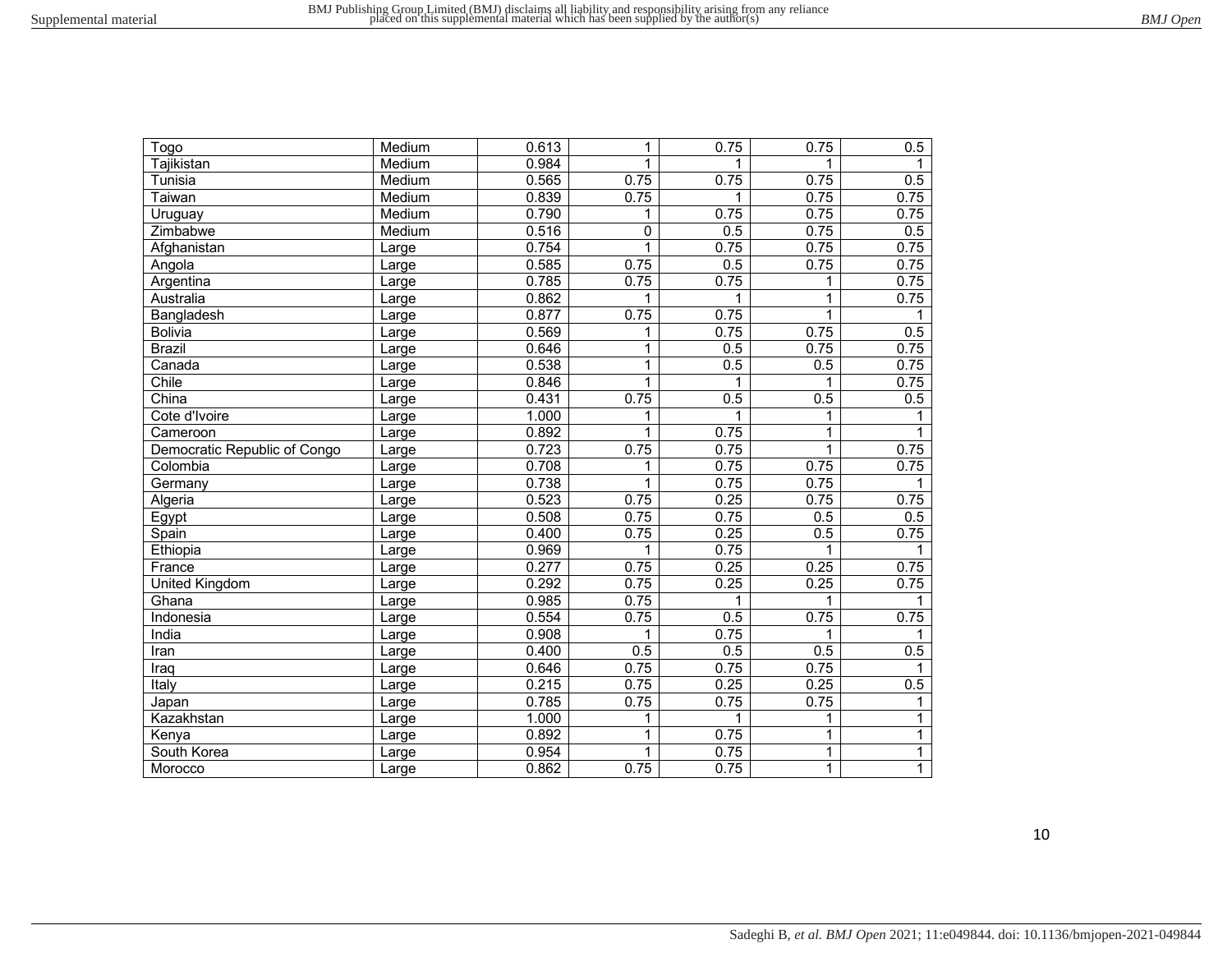| Madagascar           | Large | 1.000 | 1           | 1        |      |          |
|----------------------|-------|-------|-------------|----------|------|----------|
| Mexico               | Large | 0.215 | 1           | 0.25     | 0.25 | 0.25     |
| Mali                 | Large | 0.631 | 1           | 0.5      | 0.75 | 0.75     |
| Myanmar              | Large | 0.846 | 1           | 0.75     |      |          |
| Mozambique           | Large | 1.000 | 1           |          |      |          |
| Malaysia             | Large | 0.985 | 1           | 0.75     |      |          |
| Niger                | Large | 0.523 | 0.75        | 0.5      | 0.5  | 0.5      |
| Nigeria              | Large | 0.908 |             | 0.75     |      |          |
| Nepal                | Large | 1.000 | 1           |          |      |          |
| Pakistan             | Large | 0.938 | 1           | 0.75     |      |          |
| Peru                 | Large | 0.754 | 1           | 0.75     | 0.75 | 0.75     |
| Philippines          | Large | 0.631 | $\mathbf 0$ | 0.5      |      |          |
| Poland               | Large | 0.754 | 1           | 0.75     | 0.75 |          |
| Russia               | Large | 1.000 | 1           |          |      |          |
| Saudi Arabia         | Large | 1.000 |             |          |      |          |
| Sudan                | Large | 0.323 | 0.25        | 0.5      | 0.5  | 0.5      |
| Somalia              | Large | 0.754 |             | 0.75     | 0.75 | 0.75     |
| Chad                 | Large | 0.492 | 1           | 0.5      | 0.5  | 0.5      |
| Thailand             | Large | 0.938 | 1           | 0.75     |      |          |
| Turkey               | Large | 0.846 | 1           | 0.75     |      |          |
| Tanzania             | Large | 0.662 | 1           | 0.75     | 0.75 | 0.75     |
| Uganda               | Large | 1.000 | 1           |          |      |          |
| Ukraine              | Large | 0.862 | 0.75        | 0.75     |      |          |
| <b>United States</b> | Large | 0.677 | 0.75        | 0.5      | 0.75 |          |
| Uzbekistan           | Large | 1.000 |             |          |      |          |
| Venezuela            | Large | 0.954 | 1           | 0.75     |      |          |
| Vietnam              | Large | 0.862 | 1           |          |      | 0.75     |
| Yemen                | Large | 0.000 | 1           | $\Omega$ | 0    | $\Omega$ |
| South Africa         | Large | 0.846 | 1           | 0.75     |      | 0.75     |
| Zambia               | Large | 0.908 | 1           | 0.75     |      |          |